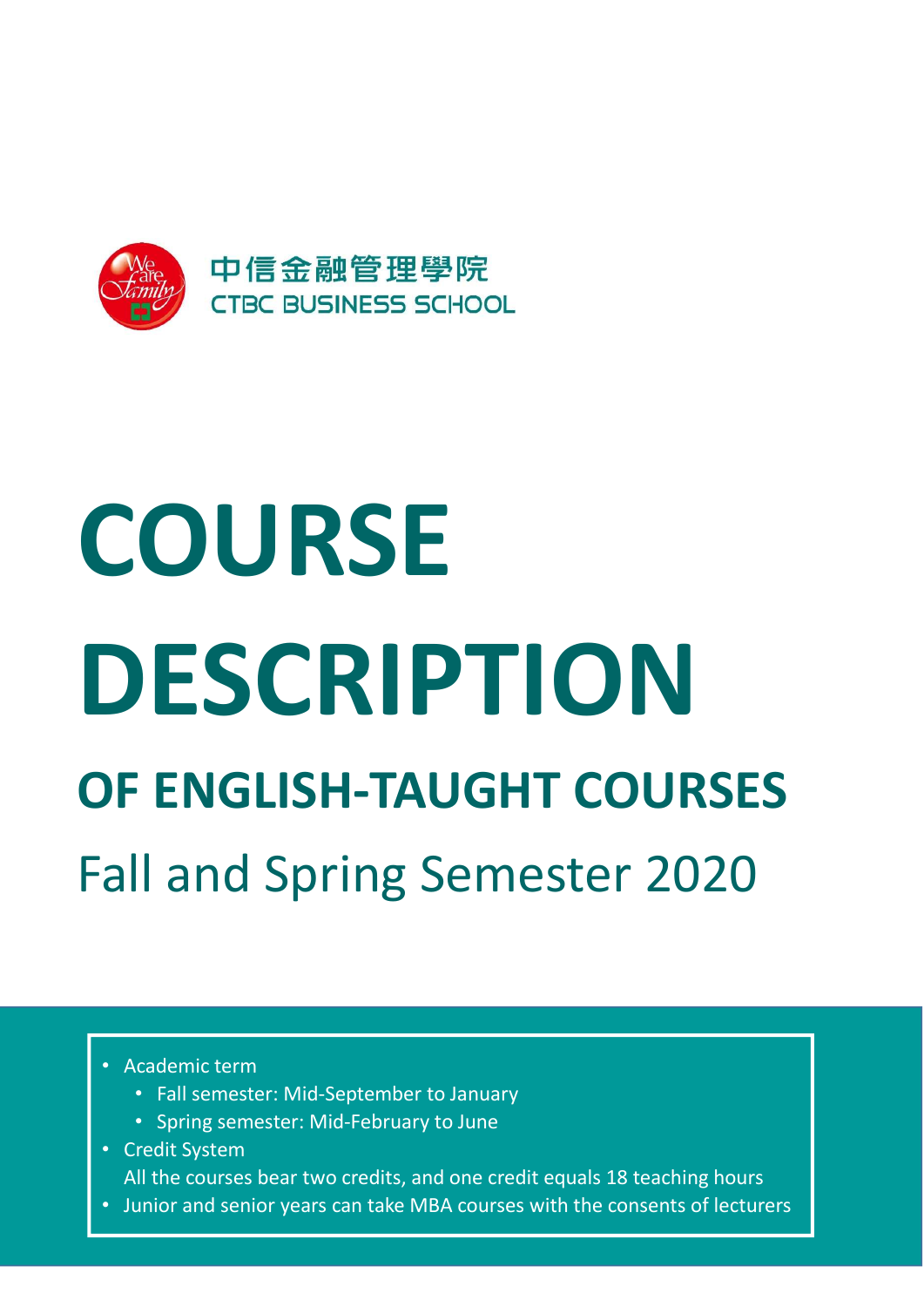#### 2020 Fall SEMESTER

#### Undergraduate Program

#### Course name Accounting

#### This course is aiming to develop:

- 1. Ability to analyze, report and explain corporate activities: students will learn to use the law of lending to analyze corporate transactions, understand the accounting cycle, and be able to easily analyze corporate financial statements.
- 2. Ability to understand and apply auditing standards: students need to understand the basic principles of accounting and generally accepted accounting principles.

#### Course name Consumer Behavior

The course introduces the basic accounting concepts, principles, and techniques used in recording business transactions. The accounting cycle, the measurement of income and valuation problems, reporting of financial position and results of operations for business enterprise are explored. Students will apply these concepts to the banking industry to improve customer satisfaction and profitability.

#### Course name Economics

The course is aiming to help the student knowing the principles of economic issues, and able to apply economic perspective and reason when reviewing economic matters, and to promote

interests in economics and the economy.

#### Course name Financial Marketing

To provide students with superior analytical and marketing skills across various financial asset classes, such as stocks, bonds, foreign exchange, commodities and emerging ones such as cryptocurrencies.

#### Course name Financial Technology and Innovation

This course aims to equip students with fundamental knowledge of financial technology and artificial intelligence. Moreover, the instructor will discuss the impact of these rapidly evolving disciplines on financial markets and their key players. In addition, this course will attempt to analyze the impact of emerging technologies such as quantum computing on the modus operandi of financial institutions.

#### Course name Geopolitics and International Finance

The final goal of course is to enhance students' understanding in thinking strategically when it comes to domestic/international politics and diplomacy, international finance, trade and investment, and the development in economics and industries. Students will cultivate way of thinking with geopolitical approach which will be critically essential in order to come up with business/public strategies for international business/public leaders today.

#### Course name International Trade Law

This course provides students with the legal background necessary to comply with the regulatory requirements in international trade. It covers the legal aspects of the World Trade Organization framework and the market access in financial services as well as the concept of One Belt One Road. Students are expected to make a comparative study between the legal concepts presented in this course and the current legislation of the Republic of China from the international perspectives.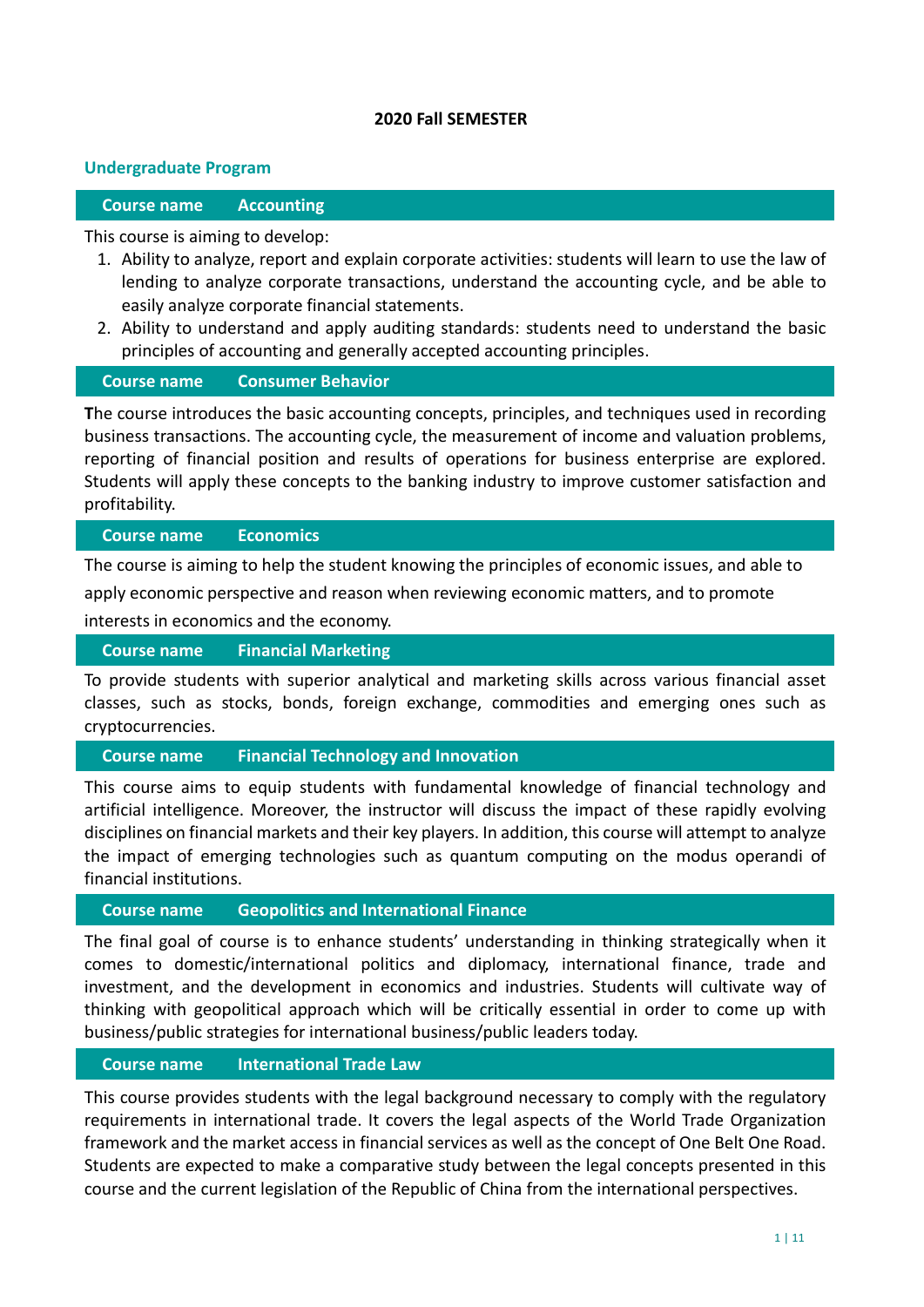#### Course name Investment

The course is designed for students pursuing careers within the investment community and financial markets, including professional money management careers (i.e., with investment counseling firms, mutual funds, etc.), investment banking careers, institutional sales and trading careers, and general financial careers. This also includes students interested in the dynamics of financial markets and in the analysis of investments and securities trading in competitive financial markets.

#### Course name Southeast Asia Economy

This course is designed for students to compare the experiences of the fast-growing East Asian countries such as Taiwan, Korea, Japan, China, and ASEAN economies. The common features of East Asian economic growth are identified and the peculiar characteristics of each country's growth experiences are contrasted. The background in introduction level microeconomics and macroeconomics will turn out to be very helpful throughout the class.

#### Course name Service Marketing

The goal of the course is aiming to explore the theory and application of service marketing and management systematically. Making sure the students owing the following capabilities is what truly emphasized in this course: To analysis of important concepts; to explain the practical value of academic theory with domestic and foreign examples and life experiences; to enhance students' interest in service industry marketing issues and to cultivate students' ability in analyzing and solving marketing and management problems in the service industry. The course includes service connotation, service-related characteristics, service and customer relationship and other related content.

| <b>Course name</b> | <b>Business English</b> |
|--------------------|-------------------------|
| Course type        | Liberal Arts Courses    |

The goal of this course is to equip students with vocabulary and skills used in an international business setting. By the end of this course, students will be able to apply for a job, succeed in an interview, conduct cross-cultural analyses, participate in work teams and produce a team project, and address international clients.

| <b>LCourse name \</b> | <b>Business Document Writing</b> |
|-----------------------|----------------------------------|
| Course type           | <b>Liberal Arts Courses</b>      |

The course is designed to hone the necessary skills and competencies required by the industry. Specifically, it has three basic objectives:

- 1. Develop clarity, precision, maturity in spoken and written communication;
- 2. Focus attention on the importance of cultural and social values in understanding the forces that have shaped the civilization that are shaping the contemporary world; and
- 3. Widen a flexible intellectual capacity centered in thinking skills and problem-solving abilities that can be applied to a wide range of responsibilities where individuals must take action in concrete human problems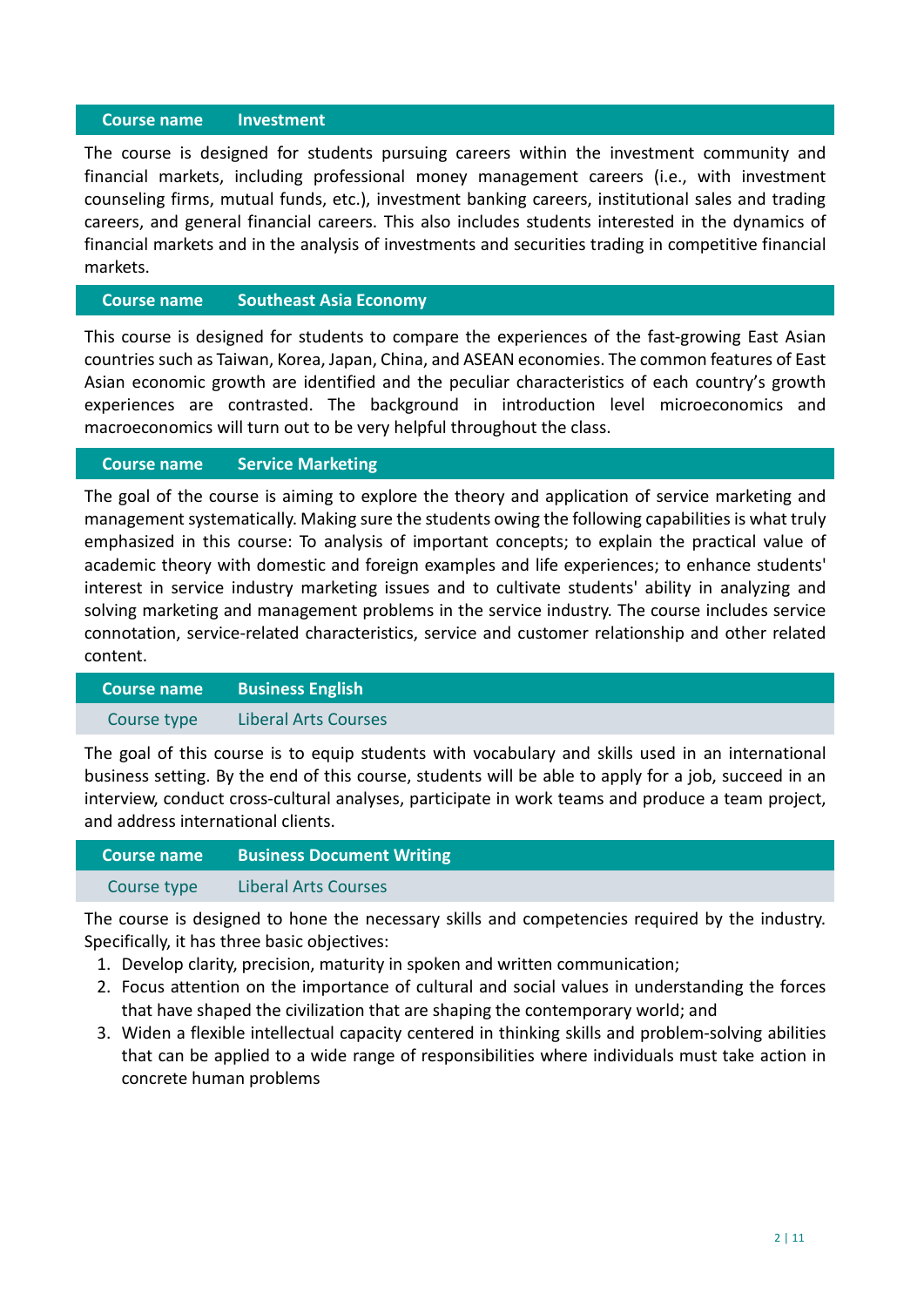#### Course name Global Business

#### Course type Liberal Arts Courses

The goal of this course is for students to gain an in-depth understanding of vocabulary and sentence structures that are used in a professional work environment. By the end of this course, students will be able to write a resume, apply for a job, succeed in an interview, write professional emails and office memos, deliver a presentation, and interact with clients.

- 1. Resume writing (reading and writing)
- 2. Interviewing skills (reading, listening, and speaking)
- 3. Professional e-mails, memos, and letters (reading and writing)
- 4. Giving presentations (reading, writing, and speaking)

Ways to interact with clients and dissatisfied customers (listening, and speaking)

| Course name | <b>Leadership and Communication</b> |
|-------------|-------------------------------------|
| Course type | <b>Liberal Arts Courses</b>         |

Leadership teaches us to achieve dreams and goals. It teaches us what to learn, what needs to follow, what is important in certain situation and time; Leadership provides us the ability to win. And the mindset enables us to play to win and never quit. Even students become stronger and perform higher after criticism. Leadership skills take organization to new heights. After completing this course, students will be able to:

- 1. Learn about few leaders and read some of their quotes;
- 2. Learn the Characteristics of a good leader;
- 3. Differentiate between Leaders and Bosses;
- 4. Learn how to deliver speeches with confidence;
- 5. Develop their own personal leadership style and handle life challenges to find opportunities in difficult situations;
- 6. Identify the importance of communication skills in the students professional and social life

| Course name | <b>Pronunciation through poetry</b> |
|-------------|-------------------------------------|
| Course type | <b>Liberal Arts Courses</b>         |

In this course, students will use selections of world poetry in English to develop their pronunciation skills as well as their knowledge of language and literature. By reading select poems, students will rapidly expand their vocabulary while also learning fundamentals of language, ranging from the uses of sound and rhythm to concepts essential for critical thinking, like metaphor and symbolism. After learning basics of poetic interpretation, students will then make their own small-group presentations on English-language poems of their own choosing. Hence, this course will enable students to gain greater experience and confidence in Englishlanguage public speaking, while also substantially raising their cultural literacy.

| Course name | Radio 101 $^{\circ}$        |
|-------------|-----------------------------|
| Course type | <b>Liberal Arts Courses</b> |

This course is an introduction to and discussion of the historical and contemporary jazz heroes, emphasizing listening skills and experience the process of improvisation. Students will explore varieties of Jazz aesthetics and its spirit, and learn how to listen, speak intelligently about Jazz.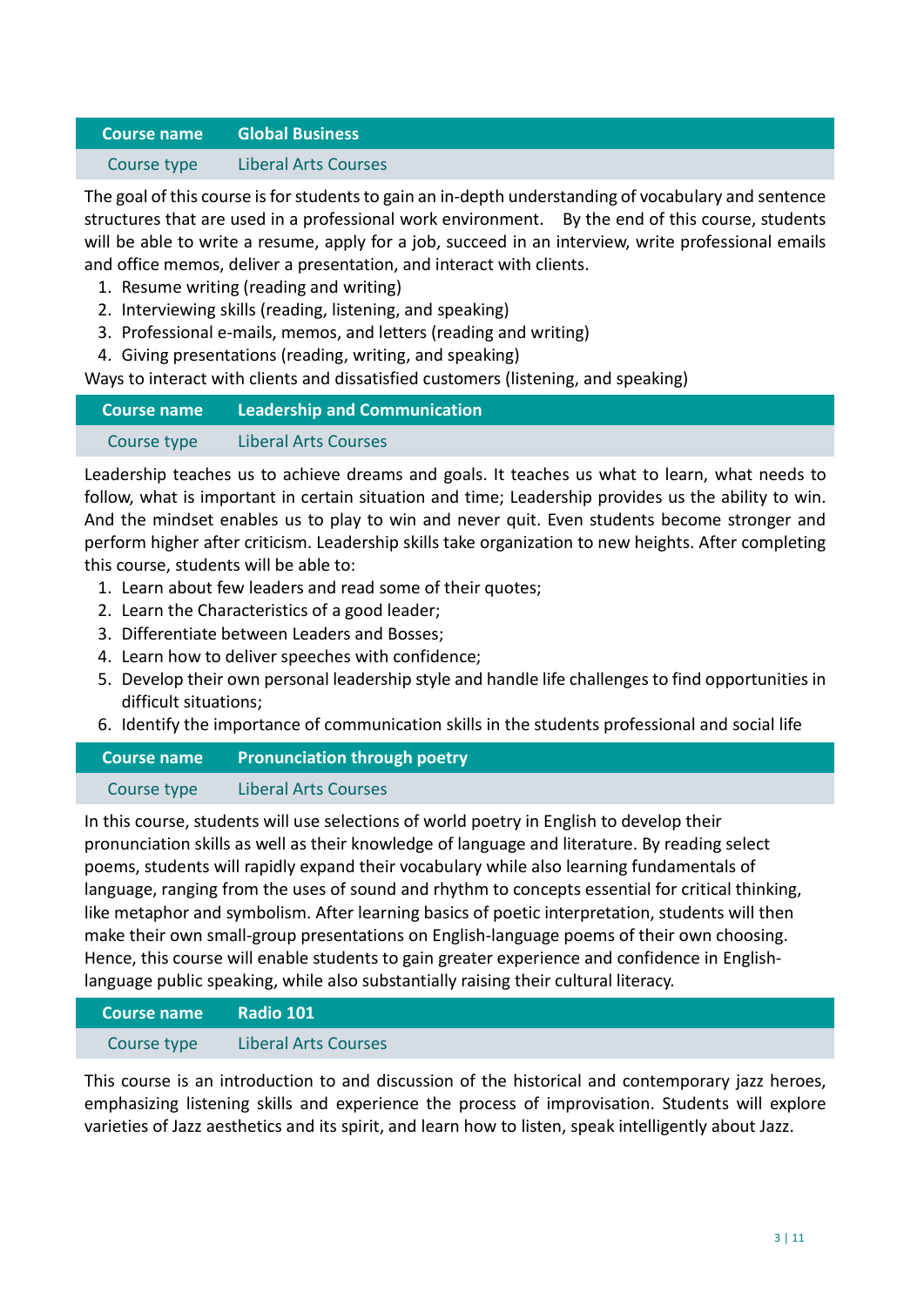# Course name Oral Speech Communication

#### Course type Liberal Arts Courses

This course introduces students to the types and levels, and the theoretical and practical requirements of speech communications. It aims to cultivate in them an understanding and appreciation of the communication process. It also presents proper sound production, intonation and stress as necessary elements in improving communication using English. This course also highlights listening, audience characteristics, message composition and delivery and content as significant parts of communication. Students learn about the demands of public presentation in culturally and professionally diverse contexts, and develop competence and flexibility in presentation.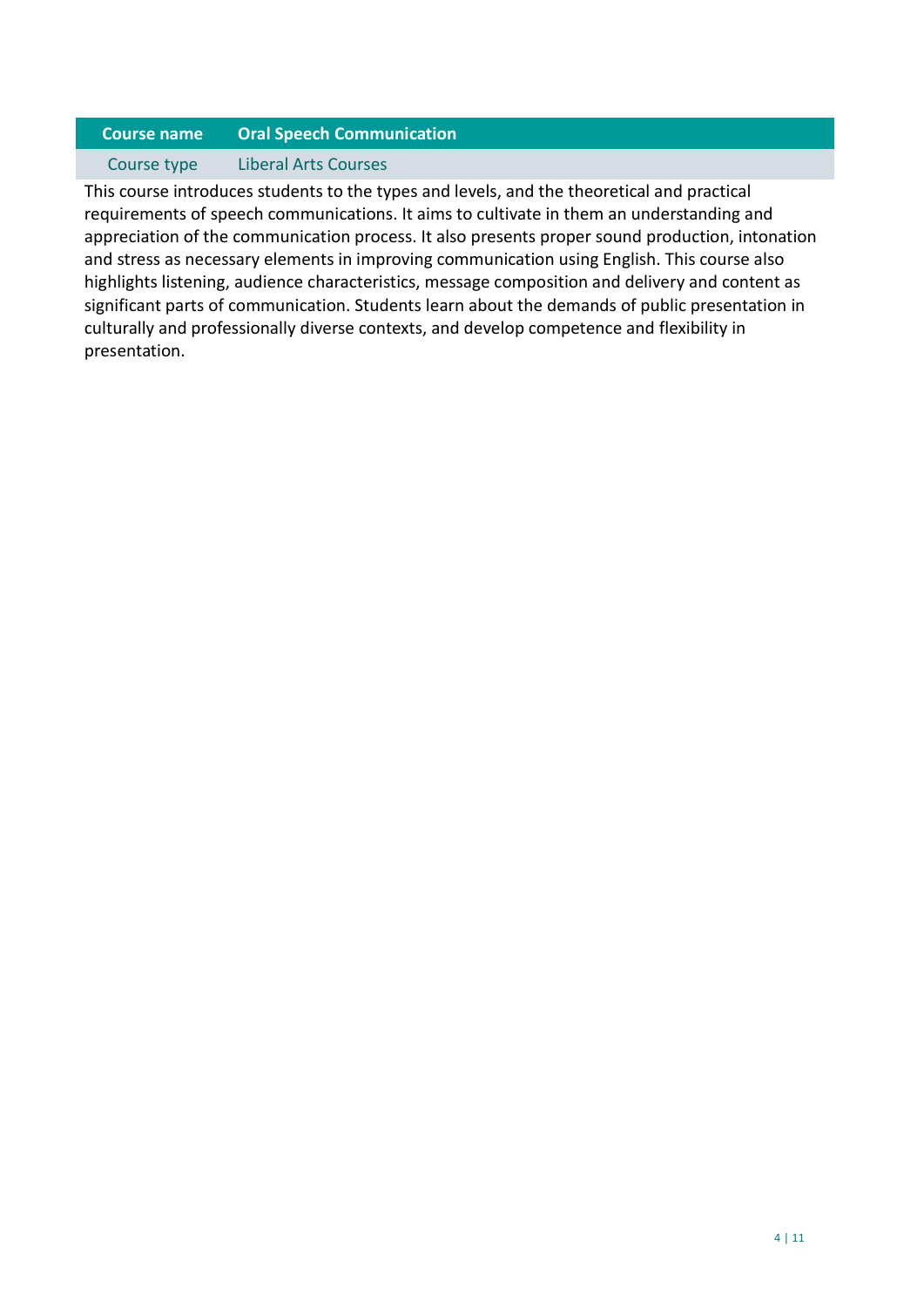#### 2020 SPRING SEMESTER

#### Undergraduate Program

#### Course name Advanced Macroeconomics

This course is an introduction to macroeconomics. It will introduce students to important theories in the analysis of macroeconomics which will help students in understanding events in the world economy and related policy issues. This course is a sequence course of principles of economics. It will introduce students to important theories in the analysis of macroeconomics which will help students in understanding events in the real macroeconomics and related policy issues.

#### Course name Analysis of International Case

This course is aiming to get the students to be prepared for the International Court of Justice competition through activities such as case analysis, Law study, presentation preparation and legal argument. Throughout the course, the students will further develop their analytical skills and meet with students specialized in different jurisdictions. The students will not only be taught to be a critical thinker but also undertake the training and research in Law.

#### Course name Behavioral Finance

The purpose is to identify and understand why people make certain financial choices. Within behavioral finance, it is assumed the information structure, and the characteristics of market participants systematically influence individuals 'investment decisions as well as market outcomes. Learning outcomes are:

- 1. To learn about behavioral finance and understand how it affects business decisions.
- 2. To apply behavioral finance theory and develop practical ideas for business management.
- 3. Cultivate students to become ambassadors between Taiwan and the world.

#### Course name Company Law

"Company" is the most important organizational type for business activities. In this course, students will learn about the establishment and registration of a company, the power structure within the company, the rights and responsibilities of shareholders and directors, the operation of the shareholders meeting and the board of directors, the company's source of funds, and The rights and obligations among the company and shareholders. In order to put theory into practice, case studies are also considered as an important part of the course. The key points of the company law from the theoretical and practical aspects will be introduced to the students, so that students can understand the characteristics of commercial law and the way companies operate.

#### Course name Financial Management

Financial Management provides students with a focused understanding of today's corporate finance. This course offers a unique balance of clear concepts, contemporary theory, and practical applications in order to help students understand the concepts and reasons behind corporate budgeting, financing, working capital decision making, forecasting, valuation, and Time Value of Money. It has been updated to include discussions of several major events such as the BP oil spill, the European debt crisis, and the ongoing weakness in the U.S. economy and financial markets.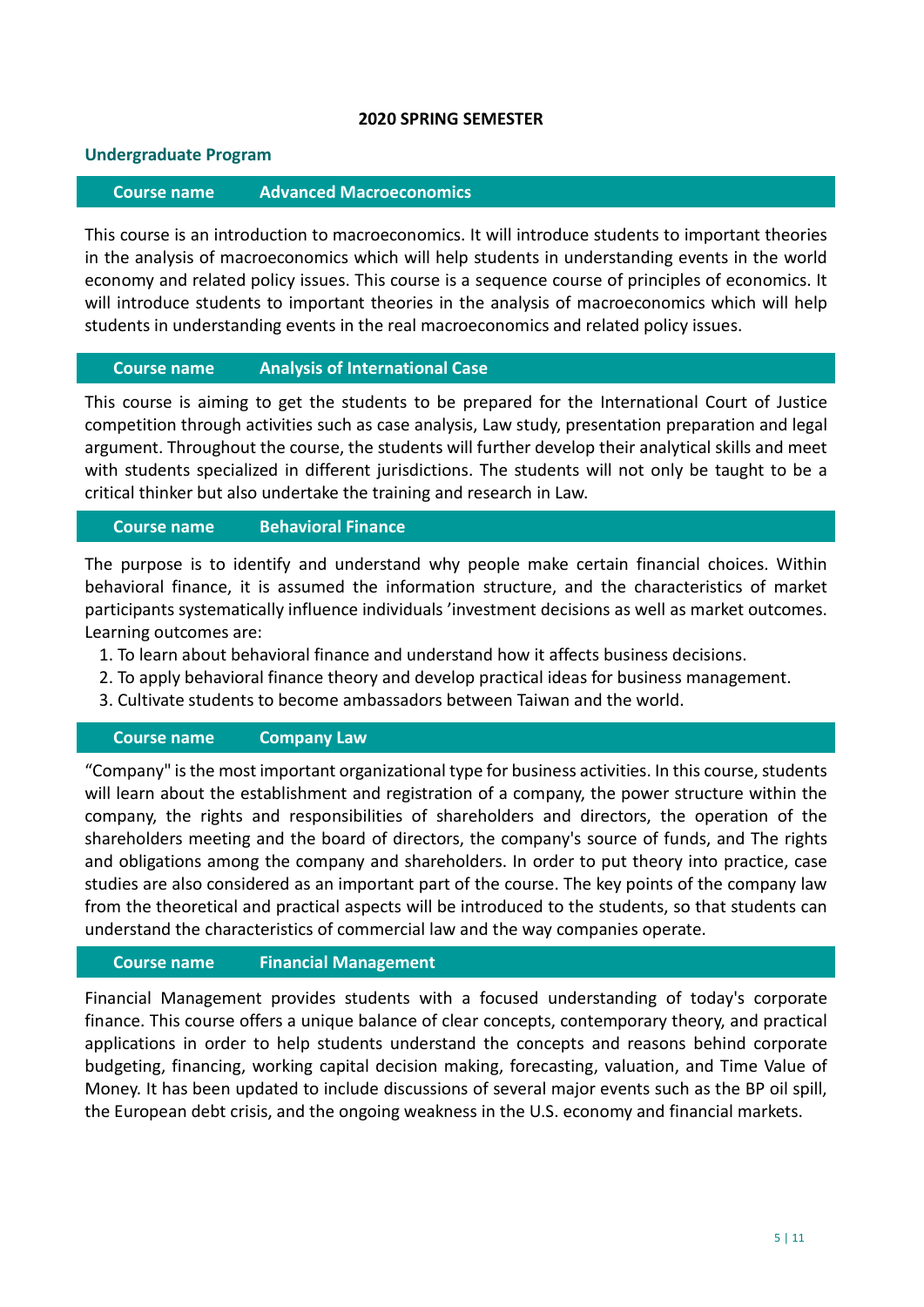#### Course name Global Exchange in the Modern World System

This course is a reading seminar which offers an introduction to major themes in the historical development of the modern global economy. Our common readings feature both works of a more analytic nature, and exemplars of recent scholarship, intended for broader readership, in which the development of a global economy is exemplified through narrative examinations of highly personal, human experience. Class sessions will emphasize discussion and unpacking of the readings, while also providing additional background context.

#### Course name International Banking and Financial Law

This course provides students with the legal background needed to comply with banking and financial industry regulations. It covers corporat0e governance, banking and finance, including the legal framework for derivatives.

#### Course name International Disputes Settlement

The main purpose of this course is cultivating the way of thinking of how to deal with international dispute settlement, which shall be useful for international business operation. Enrolled students will be given an overview of international dispute settlement, which could be directly or indirectly related to international finance business. We may wish to focus on some important procedures/elements of international dispute settlement referring to case studies in several fields. In this semester, we mainly look into "the law of the Sea Convention" and "International Trade Disputes".

#### Course name International Financial Management

This course is focused on the theoretical and practical knowledge required for the management of financial and investment functions of multinational corporations, and directed at students interested in international markets and operations, foreign exchange, multinational corporations and their activities, and concepts of international business.

#### Course name International Marketing

This module aims at developing the skills that are required as a Marketing Manager working in an international context. Students who participate in this module should be aware of what shouldbe considered when developing and implementing international marketing strategies. By the end of the module students should have a greater understanding of the practical difficulties of international marketing and should be able to contribute to the development of marketing strategies for international markets for their future organizations.

#### Course name Leadership and Communication

Leadership teaches us to achieve dreams and goals. It teaches us what to learn, what needs to follow, what is important in certain situation and time; Leadership provides us the ability to win. And the mindset enables us to play to win and never quit. Even students become stronger and perform higher after criticism. Leadership skills take organization to new heights.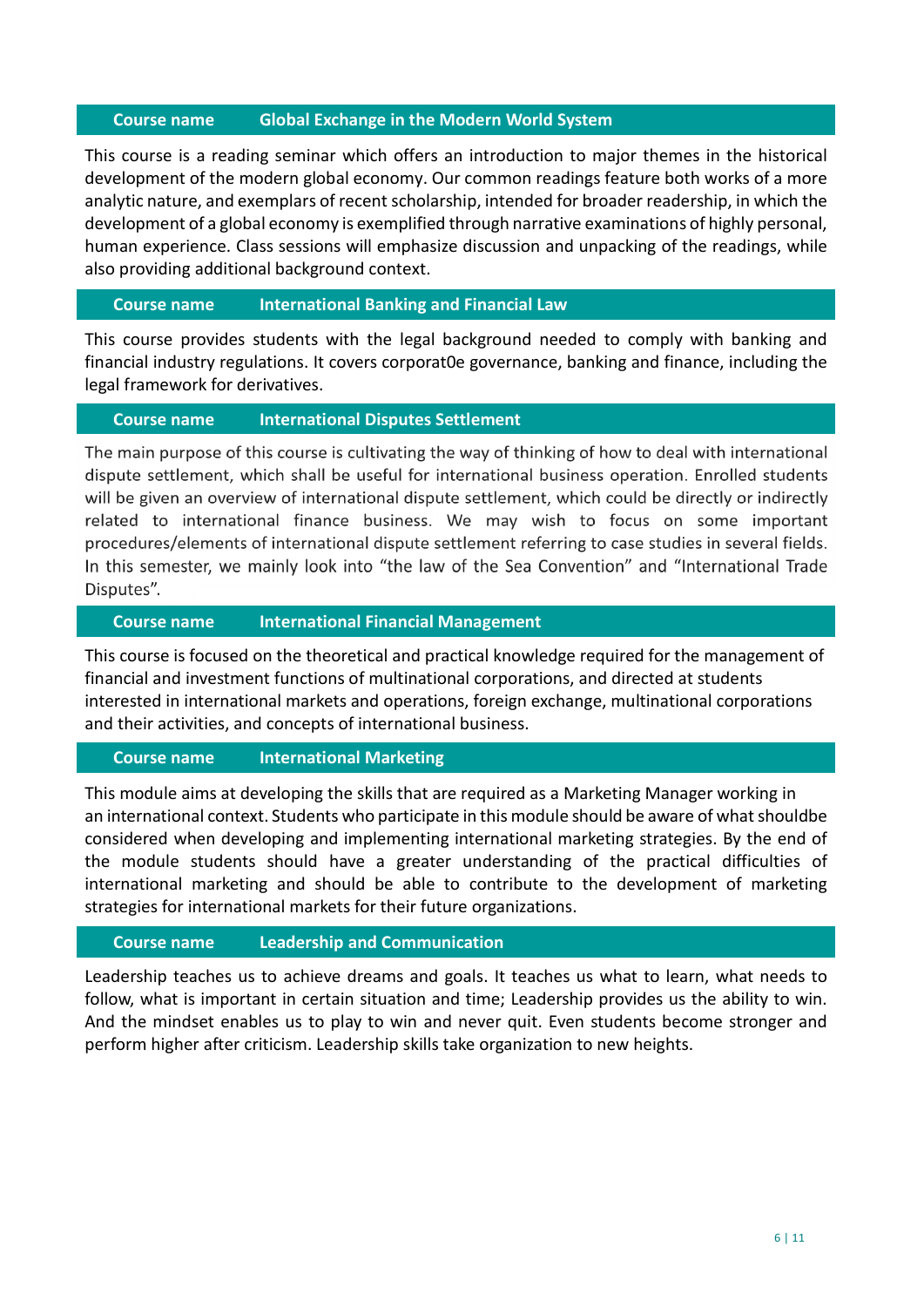#### Course name Mastering Torts

This course offers a clear, doctrinal overview of the law governing compensation for personal injuries and property damages. By exploring the basic rules of tort liability, and illuminating their application to specific fact situations, Mastering Torts describes the main features of the American tort system. This course is focused on:

- 1. Students can describe the basic principles and principles of British and American tort law
- 2. Students can distinguish and explain various types of torts and different elements of tort law
- 3. Students can tell the difference between the infringements in common law and Chinese law, and can evaluate the appropriateness of the norms between these two
- 4. Students can analyze the legal issues arising from different infringements and can express herself / himself clearly
- 5. Enable students to apply tort law to actual legal issues and get appropriate conclusions
- 6. Enable students to communicate and present the results obtained with peers and teachers in writing or verbally
- 7. Enable students to demonstrate teamwork skills through group discussions

#### Course name Model International organizations

Main purpose of this course is cultivating of way of strategic thinking how to participate in / deal with international organizations, that shall be useful for international business operation. Enrolled students will be given an overview of international organizations, and in this semester, will be mainly focusing on APEC (Asia Pacific Economic Cooperation), in which Taiwan has been one of the member "economies". Students will be expected to actively participate in the discussion based on their own idea, regarding how to maximize their own national interest.

#### Course name Mobile Commerce

Mobile commerce includes any monetary transaction completed using a mobile device. It is an advancement of ecommerce, enabling people to buy and sell goods or services from almost anywhere, simply using a mobile phone or tablet device. But mobile commerce is more than just a simple evolution of ecommerce. It has also served as a trigger for new industries and services, or helped existing ones grow, including: Mobile money transfers; Electronic tickets and boarding passes; Digital content purchases and delivery; Mobile banking; Contactless payments and in-app payments; Location-based services; Mobile marketing, coupons, and loyalty cards.

#### Course name Marketing Management

This course is aiming to develop a professional knowledge and ability of marketing, and offer a fundamental knowledge and ability of management and business for students to earn an ability of marketing planning.

#### Course name Public Finance

This course develops principles for understanding the role of government in the economy. The main objective of this course is to understand how taxes ultimately affect the well-being of citizens. We evaluate alternative methods of financing government spending by focusing on criteria such as efficiency in resource use (including incentives to work, invest and save) and equity in the distribution of the burden of government taxes. We also describe and evaluate the current structure of the Canadian tax system including the division between federal, provincial and municipal taxes, and the role of personal, corporate, sales and wealth taxes.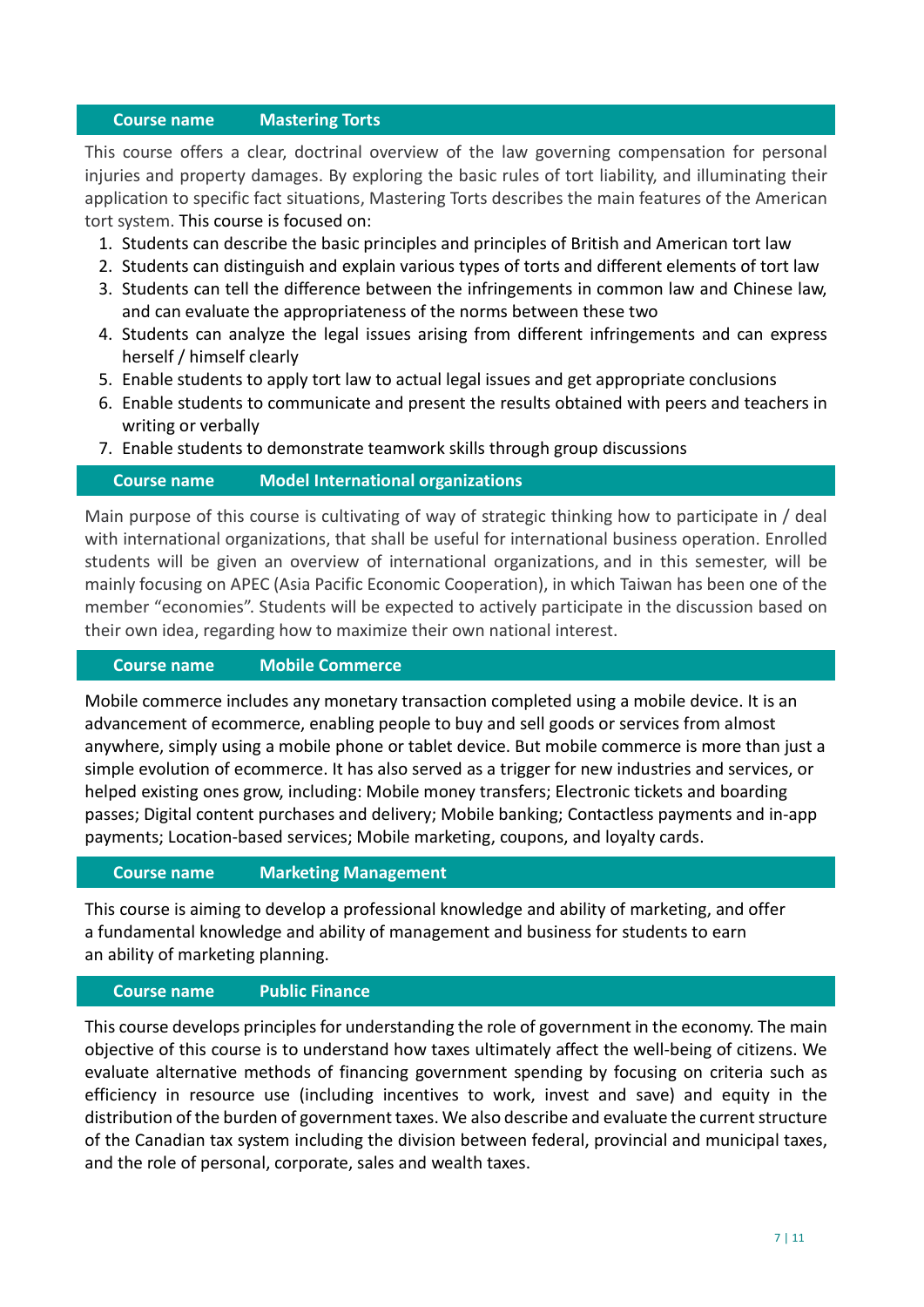# Course name Art of Persuasion

Course Type Liberal Arts Courses

This course is an introduction to the theory and practice of rhetoric, the art of persuasive writing and speech. In it, you will learn to construct and defend compelling arguments, an essential skill in many settings.

| <b>Course name</b> | <b>Global perspectives on current issues</b> |
|--------------------|----------------------------------------------|
| Course Type        | <b>Liberal Arts Courses</b>                  |

Global Perspectives on current issues consider communities, societies, institutions and issues from a global perspective. They emphasize differences and diversity along with global interconnections and integration.

| L Course name '    | <b>Podcast English</b>      |
|--------------------|-----------------------------|
| <b>Course Type</b> | <b>Liberal Arts Courses</b> |

Podcasting English is designed to use your high proficiency in English to learn about the world of podcasting. In this course we will:

- 1. Listen to and discuss what makes the most popular podcasts
- 2. Plan and develop our own podcasts
- 3. Learn about the equipment you need
- 4. Learn how to edit your podcasts
- 5. Design the podcasts (artwork, logo, branding, description)
- 6. Publish your podcasts for the world

| Course name | <b>Purposive Communication</b> |
|-------------|--------------------------------|
| Course Type | <b>Liberal Arts Courses</b>    |

This course develops student's communicative competence and enhances their cultural and intercultural awareness to address local, national, and global concerns.

| Course name | <b>Reading &amp; Critical Thinking</b> |
|-------------|----------------------------------------|
| Course Type | <b>Liberal Arts Courses</b>            |

This course will introduce students to a series of classic readings and issues in Western philosophy, and provide a forum for discussing fundamental issues of knowledge and ethics. Course texts have been chosen for their thought provoking power, their cultural importance, and their readability, meaning that with some work and careful attention, advanced learners of English should be able to read and comprehend these selections. Class sessions will primarily involve group discussion of the readings and the issues they raise.

| <b>LCourse name \</b> | <b>Study and Thinking Skills in English</b> |
|-----------------------|---------------------------------------------|
| Course Type           | <b>Liberal Arts Courses</b>                 |

The course is intended to integrate study skills, critical thinking, reading and writing to help learners succeed. It is anchored on the framework of learning where the learners are trained to meet the demands of business.

- 1. To hone the necessary skills and competency required in business
- 2. Develop clarity, precision and maturity in spoken and written communication
- 3. Enhance a flexible intellectual capacity that can be applied to business.